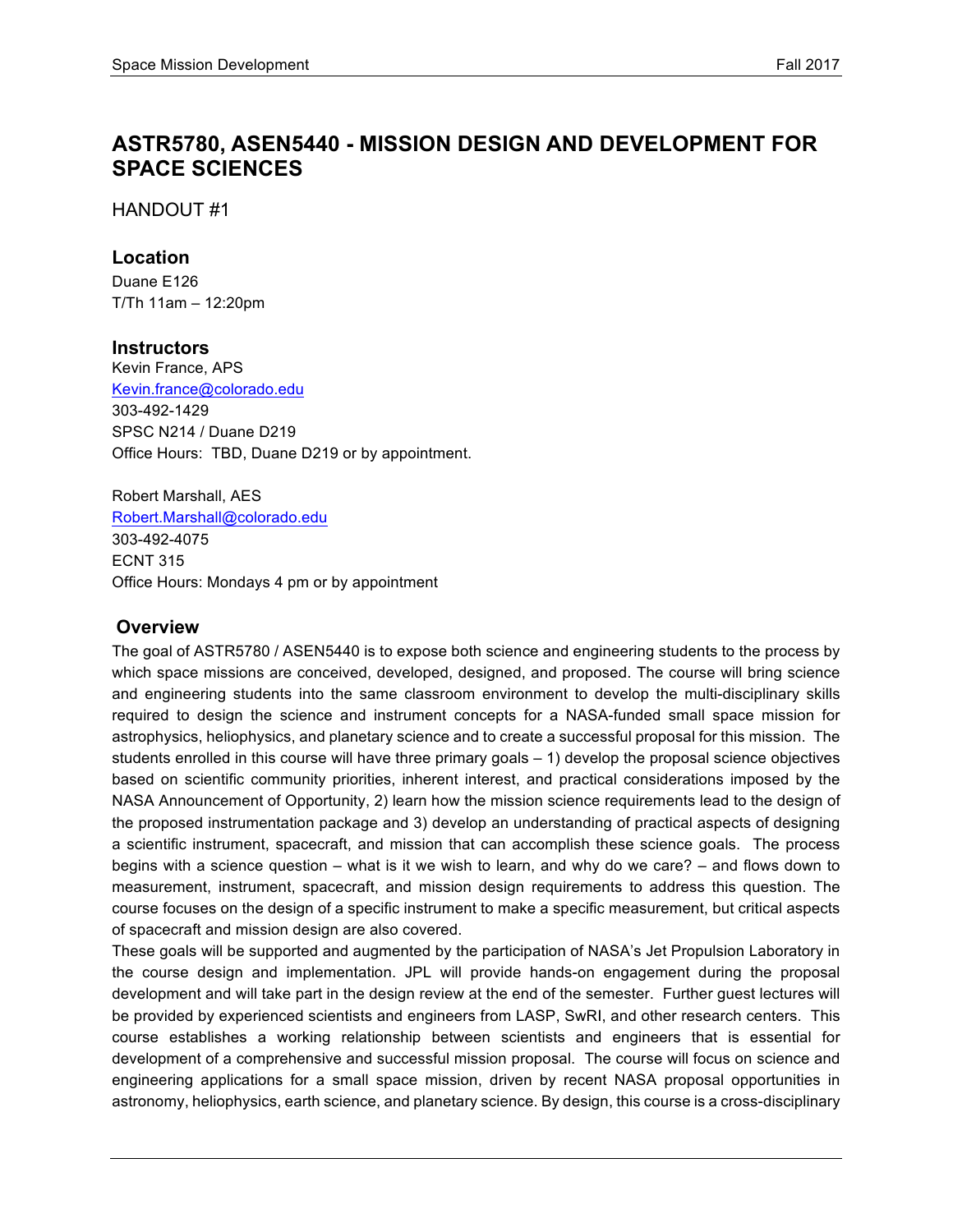effort and is therefore being cross-listed and co-taught by the Aerospace Engineering and Astrophysics and Planetary Sciences departments.

# **Prerequisites & Eligibility**

ASTR5780 / ASEN5440 is open to senior undergraduate and graduate students in Astronomy, Engineering, Physics, Atmospheric Sciences, Applied Math, and related fields. Students are expected to have strong problem solving and organizational skills, a strong background in mathematics, as well as good oral and written communications skills. A background in basic modern physics is strongly encouraged.

Specific APS undergraduate student prerequisites include: Permission of instructor.

Specific AES student prerequisites include: Permission of instructor. Recommended background: senior undergraduate level orbital mechanics, electronics, and optics.

# **Suggested reading**

1. NASA, Research Opportunities in Space and Earth Sciences. ROSES2015. Obtain from the website:

http://nspires.nasaprs.com/external/solicitations/summary.do?method=init&solId={9F1341A9-6D0F-F075-C993-276263B186ED}&path=future

- or, http://science.nasa.gov/researchers/sara/grant-solicitations/
- 2. NASA, Astrophysics Small Explorer Announcement of Opportunity 2014. Obtain from the website:

http://explorers.larc.nasa.gov/APSMEX/SMEX/index.html

3. Astrophysics, Heliophysics, and Planetary Science Decadal Reviews. Obtain from the website (temporary, eventually D2L):

http://cos.colorado.edu/~kevinf/ASTR4500\_F15/

4. Scientific and Instrumentation Journal Readings will be assigned based on science and instrument development concepts developed in class. Obtain through SAO/NASA ADS:

http://adsabs.harvard.edu/abstract\_service.html

3. 5. (supplemental) NASA. *NASA Systems Engineering Handbook*. NASA/SP-2007-6105, Rev 1. Washington, DC: NASA, December 2007. Obtain from the website:

http://foiaelibrary.gsfc.nasa.gov/\_assets/doclibBidder/tech\_docs/5.%20NASA%20SP-6105%20Rev%201%20%28Sys%20Eng%20Handbook%29.pdf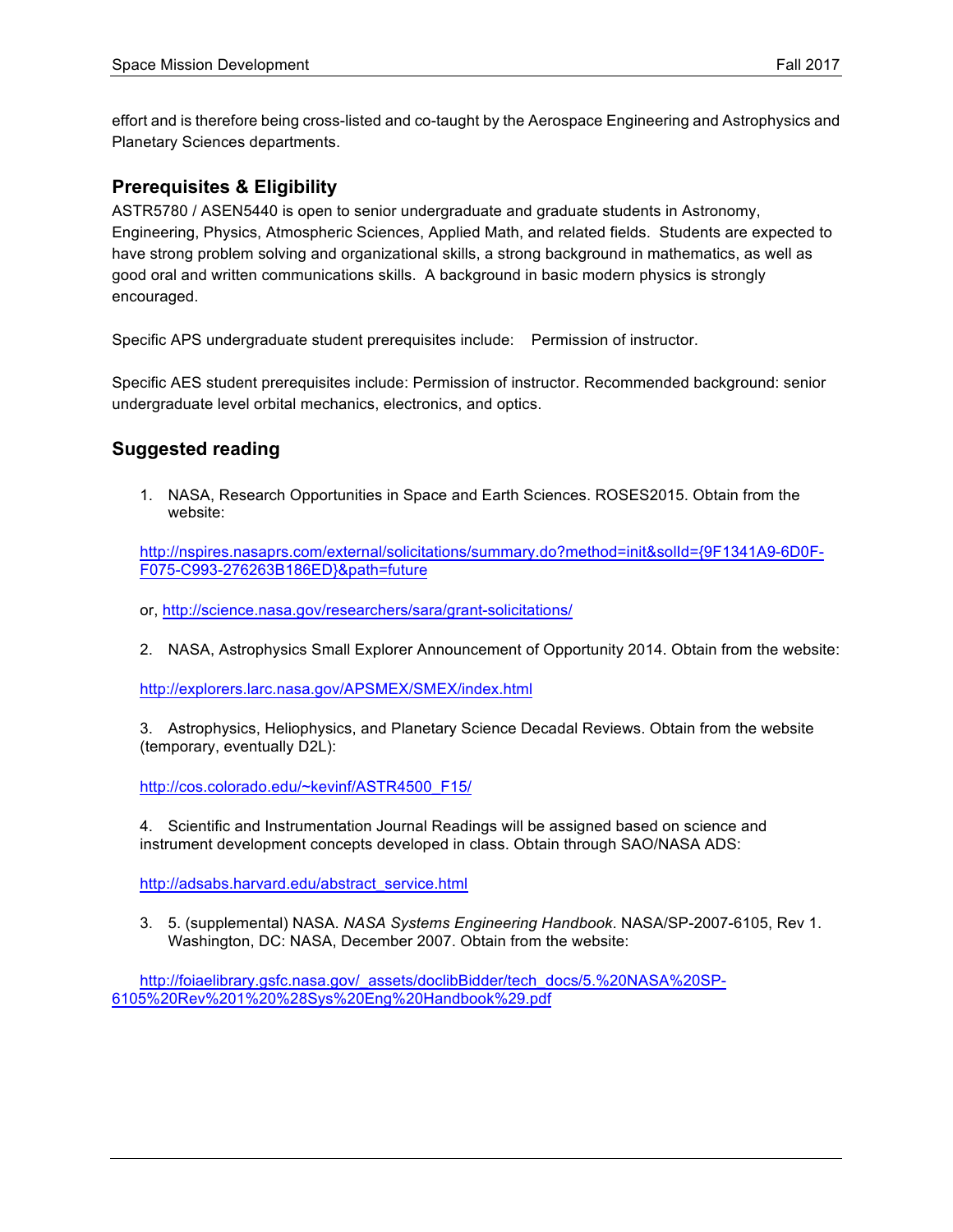#### **Subject Outline**

- 1. Introduction to space missions and NASA proposal opportunities
- 2. Community science priorities, introductory and detailed science investigations. Balancing big picture and feasibility
- 3. Introduction to science topics in Heliophysics, Astrophysics, Planetary Science, and other areas
- 4. Science Traceability Matrix
- 5. Requirements definition, measurements and instrumentation
- 6. Science instrument design and componentry
- 7. Space mission operation, systems engineering, and spacecraft considerations
- 8. Team roles; proposal layout, responsibilities, and writing
- 9. Spacecraft data reduction and analysis
- 10. Proposal review

**Schedule:** See Handout #2 for lecture / assignment schedule.

#### **Logistics**

1. Office Hours – We have them, you should attend them.

2. Assignments – There are two types of take-home assignments in this course –*homework and projects*. Collaboration is permitted on these assignments. This means you may discuss the means and methods for solving problems and even compare answers, but you are not free to copy solutions from classmates or from internet resources. The work that you turn in must be your own--copying is not allowed for any assignments. Students who are caught copying any portion of an assignment will be reported for violation of honor code and may incur both academic and non-academic sanctions. This course is based on the development of a scientific mission proposal concept that will be developed in the first month of the course. As part of this science goal definition, the instructors will provide introductory lectures, but *students will be expected to read and report on refereed journal articles in the relevant fields*. This will constitute both a *homework and a component of the class project*. Students will be expected to *demonstrate basic understanding of space instrumentation relevant to their proposal concept, basic understanding and quantitative analysis of data products, and practical issues relating to spacecraft and communications issues. These also constitute homework*.

The primary course project is the *development of a final proposal document for the mission concept*. The students will work in teams that are responsible for various components of the scientific and engineering requirements for the mission. These components will be reviewed by an "internal Blue Team Review" made up of the course students and instructors and an "external Red Team Review" that will be the final mission proposal review. Following the Red Team review, the students will be expected to revise and finalize their sections prior to final mission proposal submission to the instructors. *All of these proposal activities are considered proposal/presentations*.

3. Deadlines – Each assignment will have a marked deadline. Late assignments are not accepted except under extenuating circumstances; 24-hour notice is required for work to be considered after the due date. If such an event occurs, you are expected to contact the instructors immediately by phone or email or carrier pigeon. If you know in advance that you will not be on campus for a due date, you may submit your assignment to the instructors any time prior to the due date.

4. Grading – Grades on individual assignments and for the overall course are set based on the following criteria: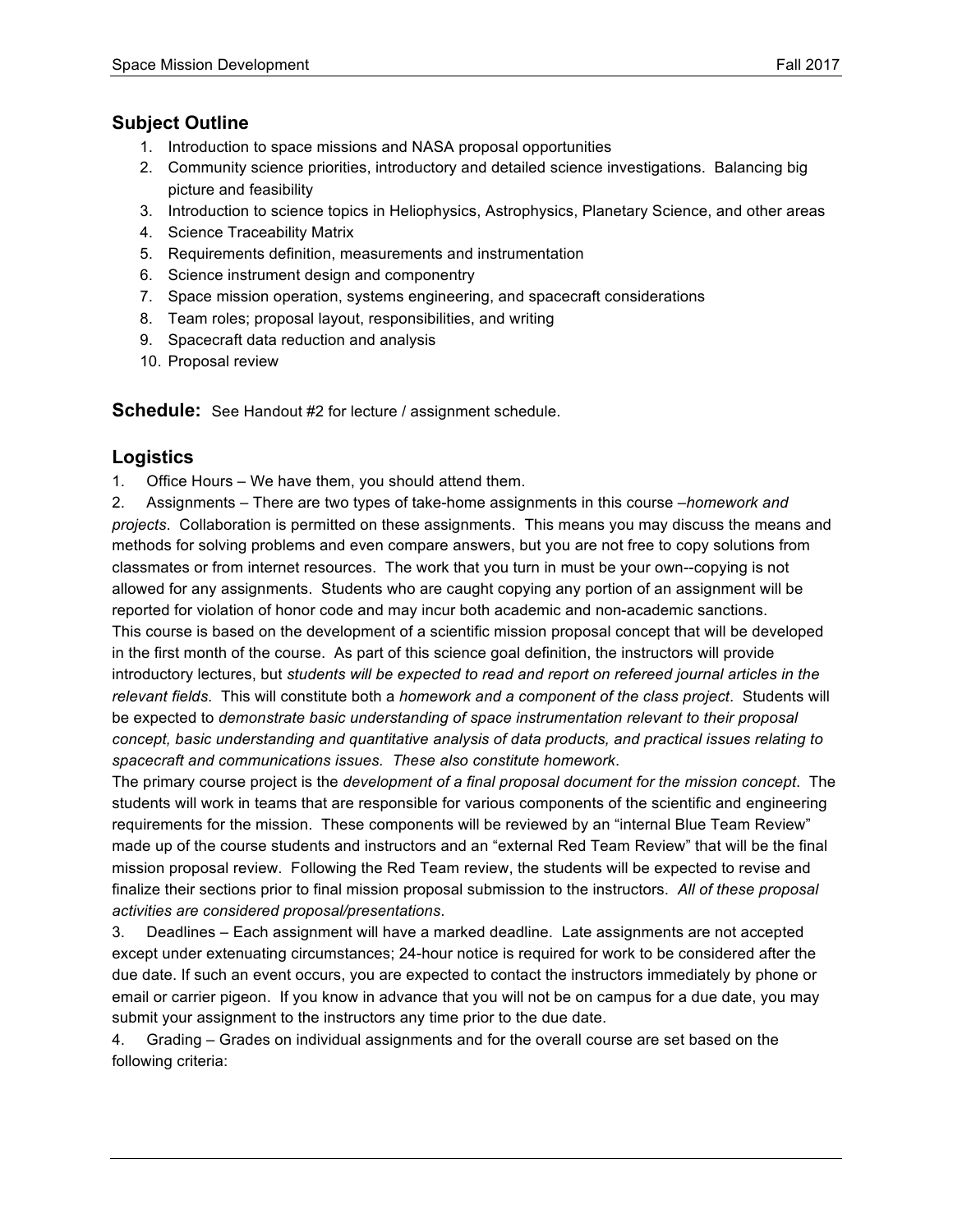| A, A-   | Superior understanding of the material beyond the course requirements; excellent      |
|---------|---------------------------------------------------------------------------------------|
|         | technical work                                                                        |
| $B+, B$ | Comprehensive understanding of the material; strong technical work                    |
| B-      | Adequate understanding of the material; complete technical work                       |
| C.      | Barely adequate understanding of the material and minimally sufficient technical work |
| D.      | Poor technical work                                                                   |
| F       | Unsatisfactory performance                                                            |

#### **GRADING**

| <b>Activities</b>                 | $\frac{0}{0}$ |
|-----------------------------------|---------------|
| Homework                          | 20%           |
| <b>Proposal/Presentations</b>     | 70%           |
| --concept paper--                 | $10^{0}$      |
| --concept slides--                | $5\%$         |
| --concept oral--                  | 10%           |
| --final proposal document--       | 30%           |
| --final proposal slides--         | $5\%$         |
| --final proposal oral--           |               |
| <b>Active class participation</b> | 10%           |

# **University Policies**

# **CHEATING**

Cheating will not be tolerated and the CU Honor Code will be upheld.

# **SPECIAL ACCOMMODATIONS**

If you qualify for accommodations because of a disability, please submit to your professor a letter from Disability Services in a timely manner (for exam accommodations provide your letter at least one week prior to the exam) so that your needs can be addressed. Disability Services determines accommodations based on documented disabilities. Contact Disability Services at 303-492-8671 or by e-mail at dsinfo@colorado.edu.

If you have a temporary medical condition or injury, see Temporary Injuries under Quick Links at Disability Services website (http://disabilityservices.colorado.edu/) and discuss your needs with your professor.

# **RELIGIOUS OBSERVANCES**

Campus policy regarding religious observances requires that faculty make every effort to reasonably and fairly deal with all students who, because of religious obligations, have conflicts with scheduled exams, assignments or required attendance. In this class notify the instructors PRIOR to any potential conflicts to properly accommodate your schedule. See full details at http://www.colorado.edu/policies/fac\_relig.html and http://www.interfaithcalendar.org/